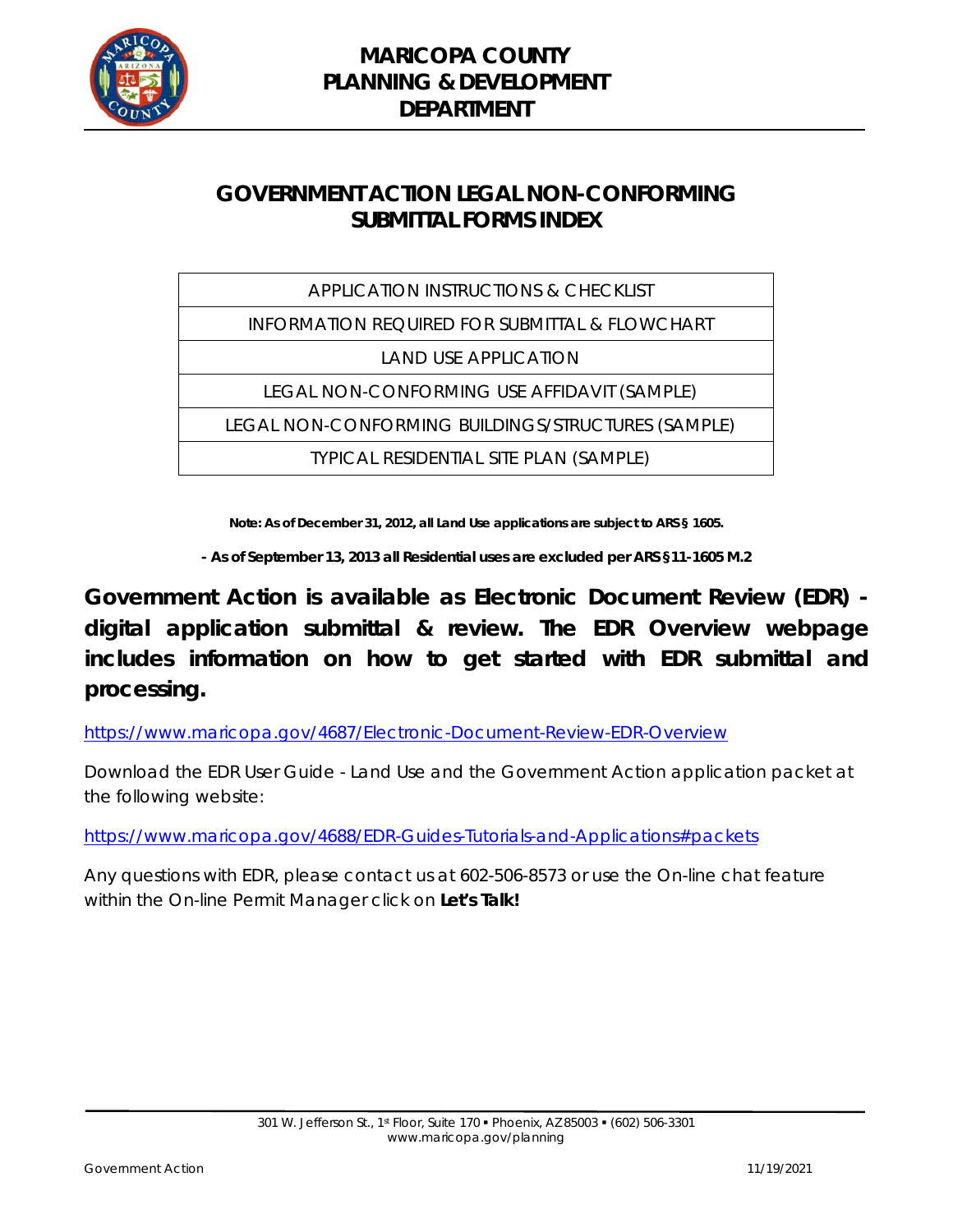

### **APPLICATION INSTRUCTIONS & CHECKLIST**

Applications submitted to the Maricopa County Planning and Development Department shall include all of the exhibits, items and information listed in this checklist. An application will only be accepted by the Department when all of the items listed below are submitted, unless otherwise deemed unnecessary by staff. Applications determined to be incomplete shall not be processed by staff. Additional information, detail, and/or copies may be required after review by the assigned planner.

After it has been determined that the initial submittal is complete, the filing fee per Zoning Ordinance requirement is to be paid by the owner or owner's authorized agent (checks should be made payable to "Maricopa County Planning and Development"). A receipt will then be issued and a case number assigned.

As of September 13, 2013, the Land Use application process shall be subject ARS § 1605, a State statute that mandates establishment of timeframes to either approve or deny a "license" as defined by the statute. The full statute may be viewed at:

#### http://www.azleg.gov/arstitle/

The statute sets up two types of review timeframes: Administrative and Substantive. The Board of Supervisors (BOS) through the P-30 Licensing Timeframes Ordinance has adopted a 25 day administrative timeframe and a 75 substantive timeframe for Land Use applications. An application related to a residential use is not subject to the statute. An application that is part of design build project may establish negotiated time process during the pre-application meeting.

#### *Administrative Review Period*

The statutes allow for multiple reviews during the administrative review period.

#### *Substantive Review Period*

Only one review is allowed for the substantive review period. The County can amend the substantive review comments to address legal requirements not identified on the original substantive review comments.

The applicant can authorizes a 50% time increase. This authorization can be given at time of application or at any time during the process.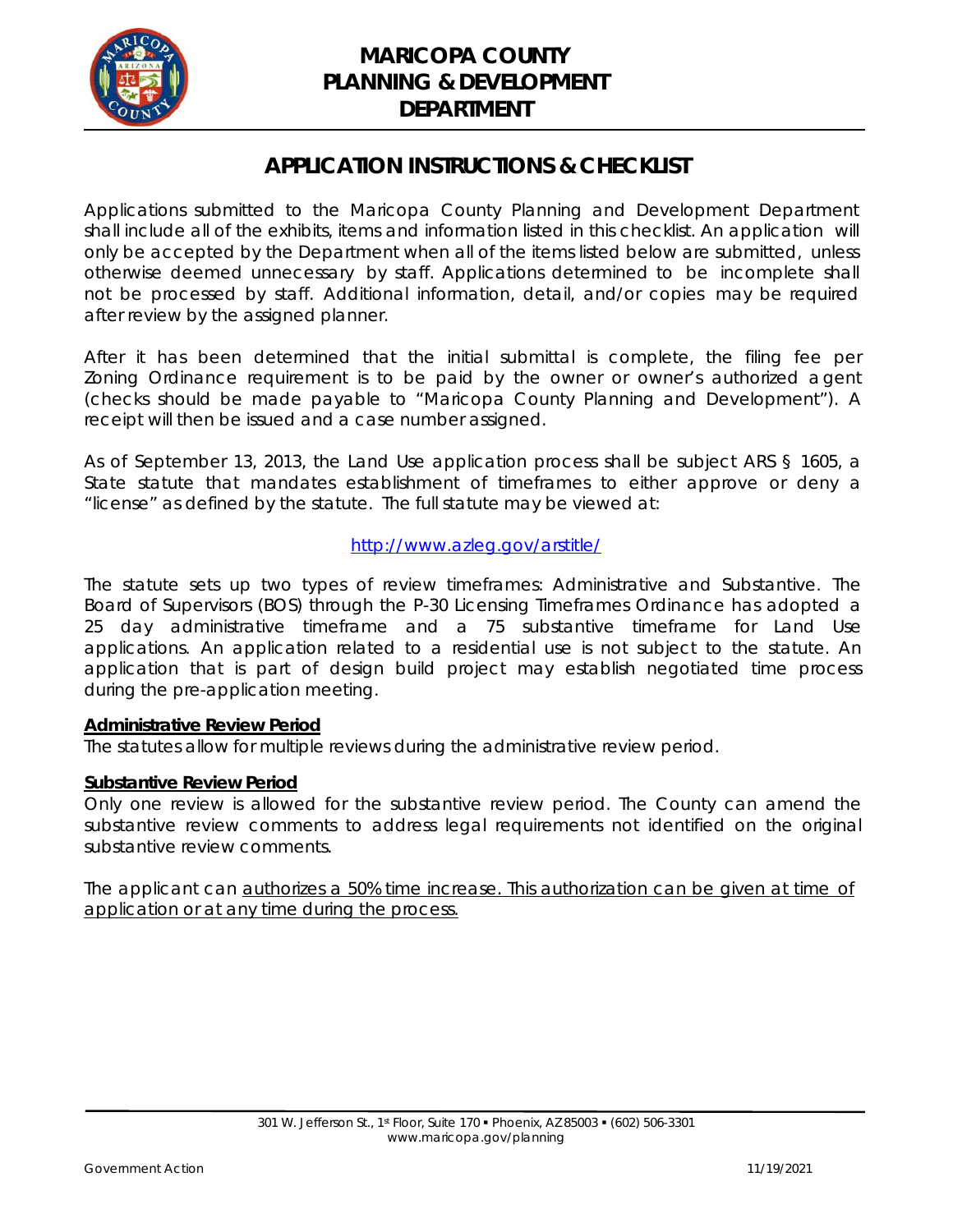

#### **APPLICATION INSTRUCTIONS & CHECKLIST (Continued)**

After receipt of an application, the administrative review period begins and staff will review for administrative completeness. The applicant will receive a formal response from their assigned planner and may be required to submit additional information. Once administrative comments have been given to the applicant, the timeframe clock will stop and will resume upon resubmittal of the application materials. Once the application is deemed administratively complete, the planner will formally notify the applicant that the project has entered the substantive review period and technical comments will be given to the applicant within a reasonable timeframe. The substantive timeframe clock stops from receipt of comments until the applicant makes a formal resubmittal.

At any time during the process, an applicant can check the status of their application by viewing the Citizens Access Portal on the Planning and Developments website:

#### https://accela.maricopa.gov/CitizenAccessMCOSS/

The applicant's assigned planner can also be utilized as a resource for checking application status. If at any time comments are given to the applicant, a notation will be made as to the administrative or substantive timeframe frame remaining which will not resume until a resubmittal is made. **Note:** It is very important to return the planner's comment memo upon resubmittal so that the appropriate statutory timeframe can resume.

Depending on the comments received, the application materials may need revisions. The owner or authorized agent must submit revised materials to the OSS. The applicant's resubmittal must meet the County's technical requirement or it will be denied. Additionally, an administrative decision of denial can be made if the Director finds that it is not possible to grant the application within the timeframe or the applicant has not provided additional or supplemental information within 180 days (not working days) of a written or electronic request for said information.

Once staff is satisfied that technical requirements have been met, staff may approve or deny the request. At this time, the substantive timeframe clock will stop. After a decision has been made, a decision letter will be issued.

The conditions of approval of this application may be appealed to the Hearing Officer pursuant to ARS § 11-832. Provide request for appeal to the Hearing Officer Liaison at this address within 30 calendar days of the administrative/ministerial approval date to schedule an administrative hearing.

**Note:** If an applicant has not made a resubmittal of application materials in either administrative or substantive review periods after six (6) months, the application will be closed due to inactivity.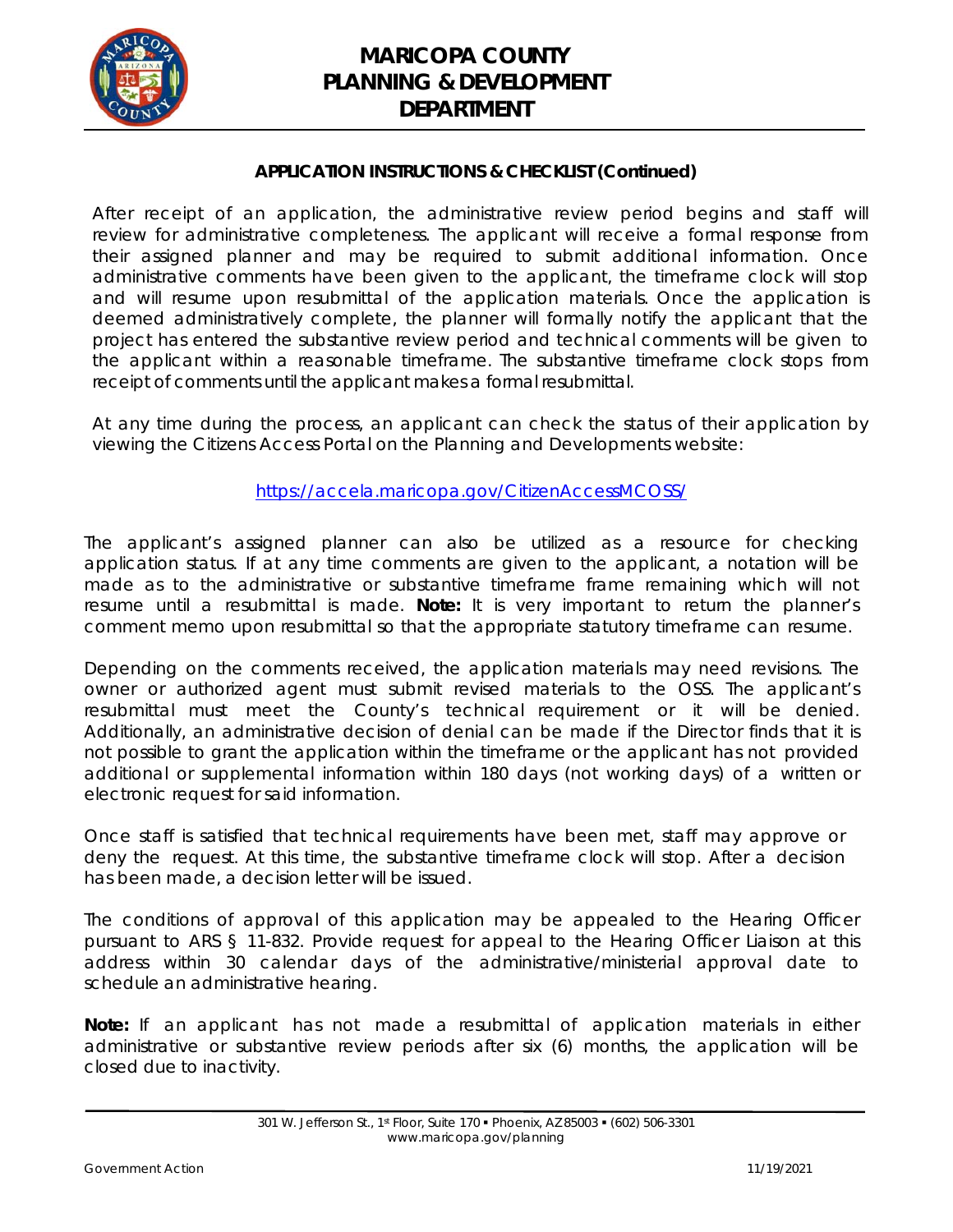

### **INFORMATION REQUIRED FOR SUBMITTAL**

#### **1. Application: completed and signed – 2 copies**

#### **2. Proof of ownership (recorded deed or unofficial copy) – 1 copy**

- If applicable, lease agreement. If the subject property is part of a land lease, the Lease Agreement should include the terms of the lease, and the proposed use of the leased land. Additional information may be required after reviewing the Lease Agreement.
- **3. Site Plan 2 copies** (11"x17" or 8 1/2" x 14") of the property, indicating the following:
	- a) The site plan must be drawn to a recognizable scale, i.e.  $1'' = 20'$ .
	- b) North arrow and scale (written and graphic scale) shown on plan.
	- c) All property lines must be clearly shown and dimensions indicated.
	- d) Location and dimensions of all existing and proposed structures (including fences, signs and pools) from property lines and distance between structures.
	- e) Location and width of dedicated streets, recorded easements, (provide recording number) and patent easements on or adjacent to property (include names of streets if applicable).
	- f) All existing and proposed structures must be shown and dimensioned on the site plan.

#### **4. Narrative Report – 2 copies describing the proposed use in detail.**

#### **5. Photographs – 1 Copy**

- Submit photographs of the site, taken on all four corners of the property and looking inward to the property (minimum of four photographs).
- Please label each photograph with the view, direction and date.
- A site plan or key map may also be used in conjunction with the photographs with notations showing what direction the photograph faces and where it is taken.
- **6. Copy of the Patent Easement Deed (if applicable)** which may be acquired at the Bureau of Land Management, 1 N. Central, Phoenix, (602) 417- 9200 **– 1 copy**
- **7. Evidence of Government Action LNC. The burden of proof is on the owner/owner's authorized agent to provide adequate verifiable documentation of the claim involving a Government Action legal non-conforming status. One or more of the following are acceptable examples:** 
	- An original copy indicating flight data of an aerial photograph showing the use/activity prior to May 29, 1969, the structure prior to January 1, 2000, or other effective date of the zoning ordinance that applies.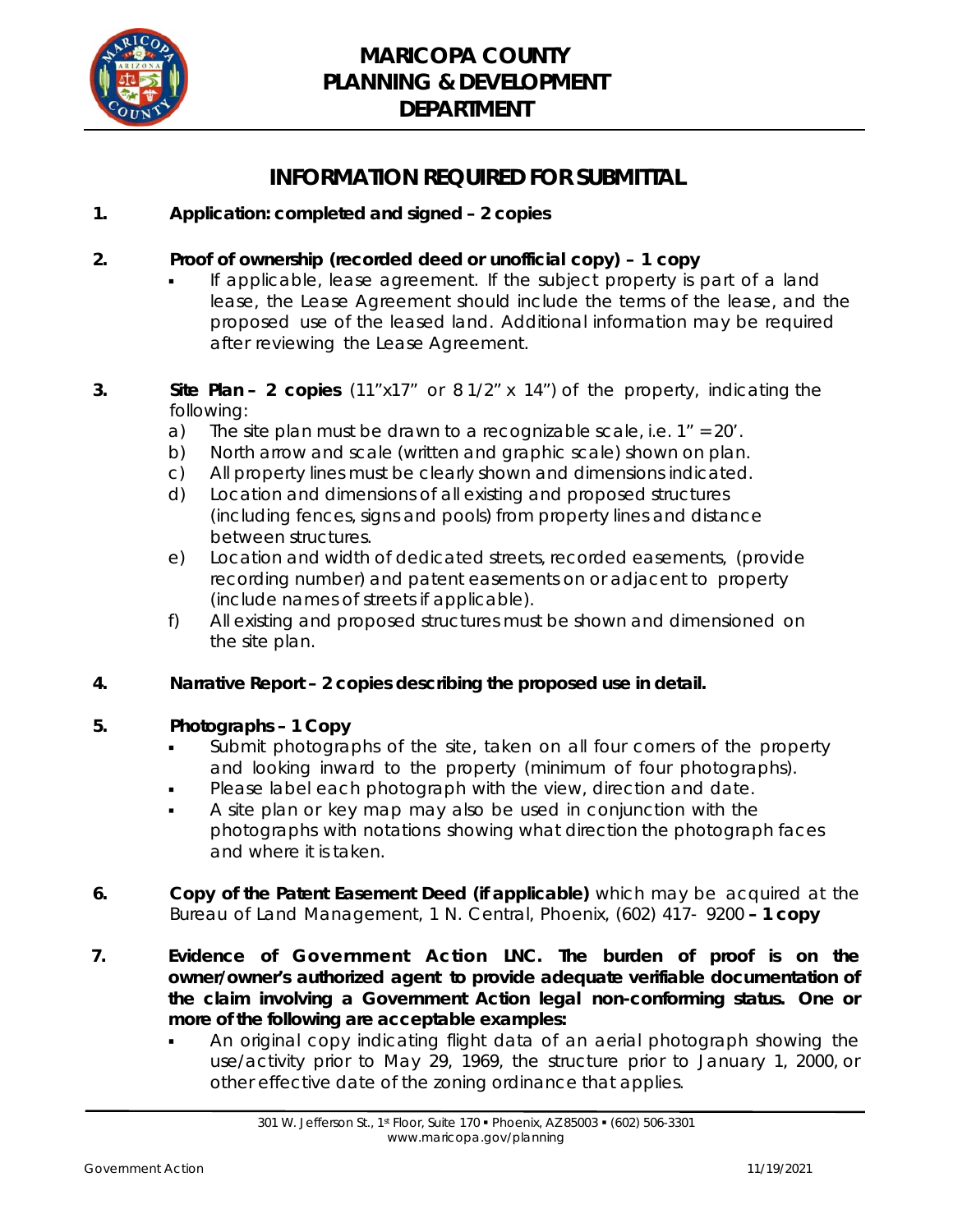

- Previous permit(s) with all necessary information.
- Documentation from the Assessor's Office, Recorder's Office, utility company, or other official entity, and two notarized Affidavits of Non-Conforming Use (sample attached).

#### **8. Electronic copies of application materials saved as Adobe PDF files – 1 CD or jump drive.** Example Narrative Report should be saved as NARR-RPTS-1.pdf

| <b>Application Document</b>          | Required Naming Convention for the |  |  |
|--------------------------------------|------------------------------------|--|--|
|                                      | <b>Adobe PDF documents</b>         |  |  |
| <b>Completed Application</b>         | APPL-FORM-1                        |  |  |
| Official recorded or unofficial deed | DEED-DETL-1                        |  |  |
| Site Plan                            | SITE-PLAN-1                        |  |  |
| Narrative Report                     | NARR-RPTS-1                        |  |  |
| Photographs                          | PHOT-DETL-1                        |  |  |
| Patent Easement (if applicable)      | PEAS-DETL-1                        |  |  |
| <b>Evidence of Government Action</b> | EVID-DETL-1                        |  |  |

**9. Fees:** There are no fees associated with a Government Action Application

# **PROCESS FLOW CHART & PROJECTED TIMEFRAME**



Approximate timeframe of 1 month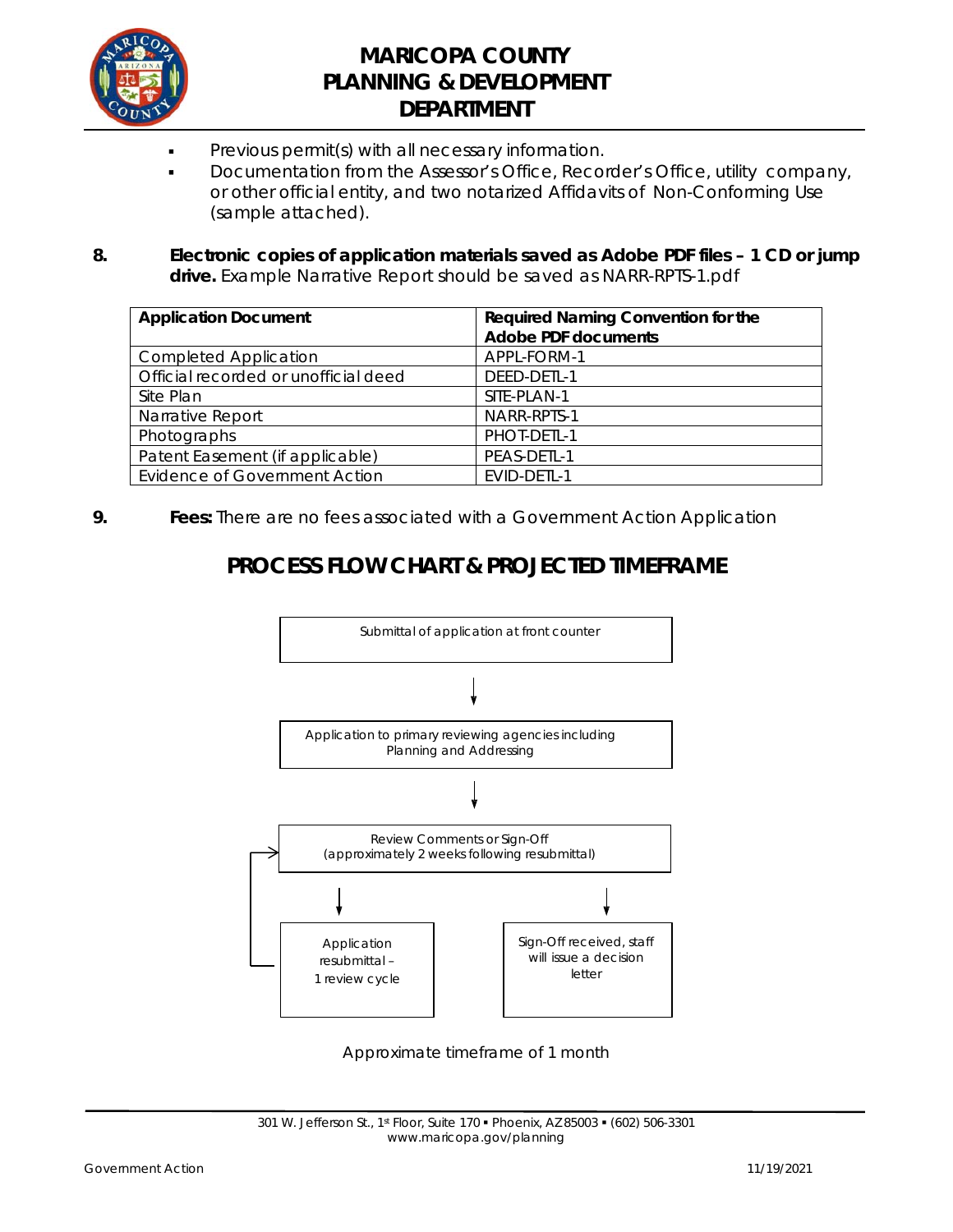

| <b>LEGAL NON-CONFORMING GOVERNMENT ACTION APPLICATION</b>                                                                                                                                                                                                       |           |                            |        |      |  |  |
|-----------------------------------------------------------------------------------------------------------------------------------------------------------------------------------------------------------------------------------------------------------------|-----------|----------------------------|--------|------|--|--|
| <b>REQUEST</b>                                                                                                                                                                                                                                                  |           |                            |        |      |  |  |
| Title of Project:                                                                                                                                                                                                                                               |           |                            |        |      |  |  |
| <b>Description of Request:</b>                                                                                                                                                                                                                                  |           |                            |        |      |  |  |
| <b>Existing Use of Property:</b>                                                                                                                                                                                                                                |           |                            |        |      |  |  |
| <b>Existing Zoning District:</b>                                                                                                                                                                                                                                |           |                            |        |      |  |  |
| <b>Related Case Number:</b>                                                                                                                                                                                                                                     |           |                            |        |      |  |  |
| <b>PROPERTY INFORMATION</b>                                                                                                                                                                                                                                     |           |                            |        |      |  |  |
| Address (if known):                                                                                                                                                                                                                                             |           |                            |        |      |  |  |
| <b>General Location</b><br>(Include nearest city/town):                                                                                                                                                                                                         |           |                            |        |      |  |  |
| Size in Acres:                                                                                                                                                                                                                                                  |           | Square Feet:               |        |      |  |  |
| Legal Description Section:                                                                                                                                                                                                                                      | Township: |                            | Range: |      |  |  |
| <b>Assessor's Parcel Number:</b>                                                                                                                                                                                                                                |           |                            |        |      |  |  |
| <b>OWNER'S AUTHORIZED AGENT INFORMATION</b>                                                                                                                                                                                                                     |           |                            |        |      |  |  |
| Name:                                                                                                                                                                                                                                                           |           | Contact:                   |        |      |  |  |
| Address:                                                                                                                                                                                                                                                        |           |                            |        |      |  |  |
| City:                                                                                                                                                                                                                                                           |           | State:                     |        | Zip: |  |  |
| Phone $#$ :                                                                                                                                                                                                                                                     |           | Fax $#$ :                  |        |      |  |  |
| <b>E-mail Address:</b>                                                                                                                                                                                                                                          |           |                            |        |      |  |  |
| <b>PROPERTY OWNER INFORMATION</b>                                                                                                                                                                                                                               |           |                            |        |      |  |  |
| Name:                                                                                                                                                                                                                                                           |           | Contact:                   |        |      |  |  |
| <b>Address:</b>                                                                                                                                                                                                                                                 |           |                            |        |      |  |  |
| City:                                                                                                                                                                                                                                                           | State:    |                            |        | Zip: |  |  |
| Phone #:                                                                                                                                                                                                                                                        |           | Fax $#$ :                  |        |      |  |  |
| <b>E-mail Address:</b>                                                                                                                                                                                                                                          |           |                            |        |      |  |  |
| PROPERTY OWNER AND OWNER'S AGENT AUTHORIZATION                                                                                                                                                                                                                  |           |                            |        |      |  |  |
| l (property owner)                                                                                                                                                                                                                                              |           | _authorize (owner's agent) |        |      |  |  |
| to file this application on all matters relating to this request with Maricopa County. By signing this form as the property owner I                                                                                                                             |           |                            |        |      |  |  |
| hereby agree to abide by any and all conditions that may be assigned by the Maricopa County Board of Supervisors,                                                                                                                                               |           |                            |        |      |  |  |
| Maricopa County Planning and Zoning Commission, or Maricopa County Planning and Development Department staff as                                                                                                                                                 |           |                            |        |      |  |  |
| applicable, as part of any approval of this request, including conditions, development agreements, and/or any other<br>requirement that may encumber or otherwise affect the use of my property.                                                                |           |                            |        |      |  |  |
| <b>INSPECTIONS</b>                                                                                                                                                                                                                                              |           |                            |        |      |  |  |
| By submitting this application, I am inviting County staff to conduct all site inspections they deem necessary.                                                                                                                                                 |           |                            |        |      |  |  |
| PROPOSITION 207 WAIVER                                                                                                                                                                                                                                          |           |                            |        |      |  |  |
| The property owner acknowledges that the approval being sought by this application may cause a reduction in the existing                                                                                                                                        |           |                            |        |      |  |  |
| rights to use, divide, sell or possess the private property that is the subject of this application. The property owner further<br>acknowledges that it is the property owner who has requested the action sought by the filing of this application. Therefore, |           |                            |        |      |  |  |
| pursuant to A.R.S.§12-1132 through 1138, the property owner does hereby waive any and all claims for diminution in value of                                                                                                                                     |           |                            |        |      |  |  |
| the property with regard to any action taken by Maricopa County as result of the filing of this application.                                                                                                                                                    |           |                            |        |      |  |  |
| Property Owner Signature:                                                                                                                                                                                                                                       |           |                            |        |      |  |  |
| <b>VERIFICATION OF APPLICATION INFORMATION</b>                                                                                                                                                                                                                  |           |                            |        |      |  |  |
| I certify that the statements in this application and support material are true. Any approvals or permits granted by Maricopa<br>County in reliance upon the truthfulness of these statements may be revoked or rescinded.                                      |           |                            |        |      |  |  |
|                                                                                                                                                                                                                                                                 |           |                            |        |      |  |  |
| ARS § 1605 TIMEFRAME EXTENSION                                                                                                                                                                                                                                  |           |                            |        |      |  |  |
| I authorize a 50% timeframe extension for the review of my application as adopted by the Board of Supervisors per ARS § 1605                                                                                                                                    |           |                            |        |      |  |  |
| and as amended.<br>Property Owner Signature:                                                                                                                                                                                                                    |           |                            |        |      |  |  |
|                                                                                                                                                                                                                                                                 |           |                            |        |      |  |  |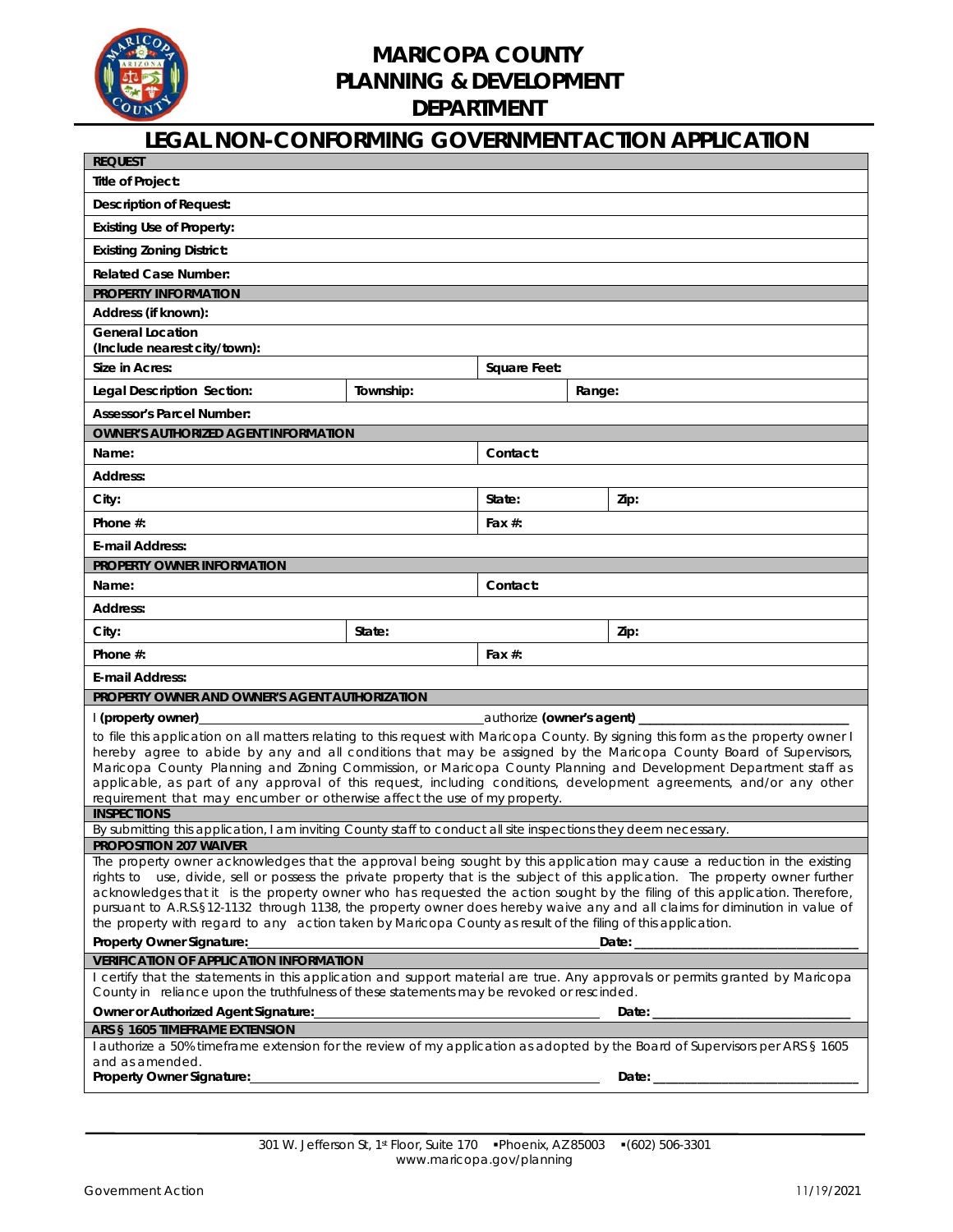

### **AFFIDAVIT SAMPLE**

| Maricopa County<br>Planning & Development<br>501 North 44th St., Suite 200<br>Phoenix, AZ 85008                                                                                                                                                                                                                                                                                                                            |
|----------------------------------------------------------------------------------------------------------------------------------------------------------------------------------------------------------------------------------------------------------------------------------------------------------------------------------------------------------------------------------------------------------------------------|
| Reference: 123 Sample Road, Sample City, AZ 85000                                                                                                                                                                                                                                                                                                                                                                          |
| Assessor's Parcel Number: 123-45-678                                                                                                                                                                                                                                                                                                                                                                                       |
|                                                                                                                                                                                                                                                                                                                                                                                                                            |
| To Whom It May Concern:                                                                                                                                                                                                                                                                                                                                                                                                    |
| I hereby certify the referenced property's existing use as a LANDSCAPING BUSINESS was<br>established prior to May 29, 1969, the effective date of the Maricopa County Zoning<br>Ordinance. The use has been continued without an interruption that exceeded 12<br>consecutive months. I have personal knowledge of this property because; I HAVE<br>LIVED IN THE AREA SINCE 1959 AND PASS BY IT FOUR OR FIVE TIMES A WEEK. |
| Name: Joe Smith                                                                                                                                                                                                                                                                                                                                                                                                            |
| Signature: Joe Smith                                                                                                                                                                                                                                                                                                                                                                                                       |
| Address: 40 Example Road, Sample City, AZ                                                                                                                                                                                                                                                                                                                                                                                  |
| Date: May 22, 2003                                                                                                                                                                                                                                                                                                                                                                                                         |
|                                                                                                                                                                                                                                                                                                                                                                                                                            |
| Notary Public                                                                                                                                                                                                                                                                                                                                                                                                              |
|                                                                                                                                                                                                                                                                                                                                                                                                                            |
| My Commission Expires:<br><u>My Commission Expires:</u>                                                                                                                                                                                                                                                                                                                                                                    |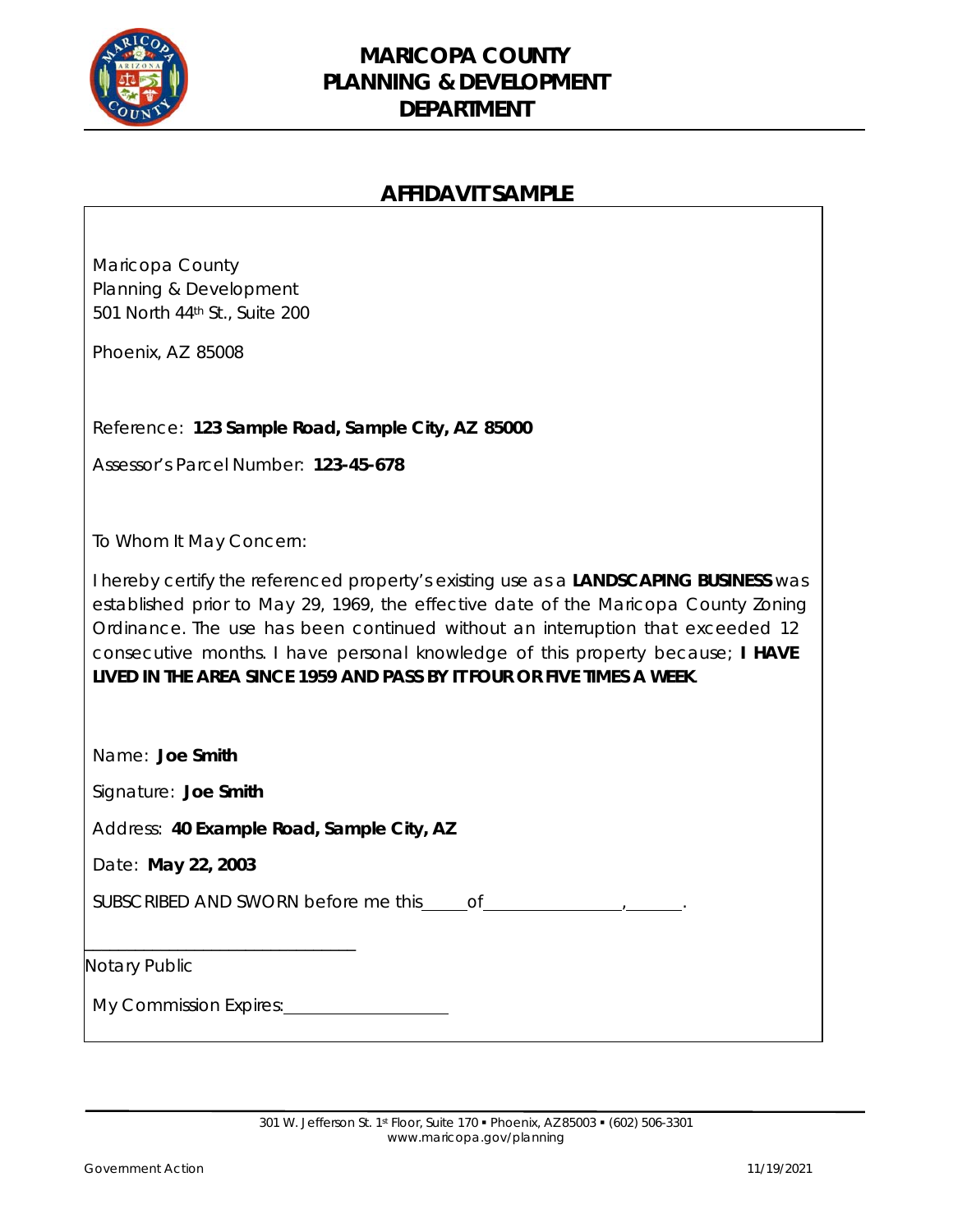

 $\sqrt{ }$ 

### **MARICOPA COUNTY PLANNING & DEVELOPMENT DEPARTMENT**

### **AFFIDAVIT SAMPLE – BUILDING/STRUCTURES**

| Maricopa County<br>Planning & Development<br>501 North 44th St., Suite 200<br>Phoenix, AZ 85008                                                                                                                                                                      |
|----------------------------------------------------------------------------------------------------------------------------------------------------------------------------------------------------------------------------------------------------------------------|
| Reference: 123 Sample Road, Sample City, AZ 85000                                                                                                                                                                                                                    |
| Assessor's Parcel Number: 123-45-678                                                                                                                                                                                                                                 |
| To Whom It May Concern:                                                                                                                                                                                                                                              |
| I hereby certify the referenced existing building(s)/structure(s) existed on the subject<br>parcel(s) prior to January 1, 2000. I have personal knowledge of this property because;<br>I HAVE LIVED IN THE AREA SINCE 2000 AND PASS BY IT FOUR OR FIVE TIMES A WEEK. |
| Name: Joe Smith<br>Signature: Joe Smith<br>Address: 40 Example Road, Sample City, AZ<br>Date: May 22, 2003                                                                                                                                                           |
| SUBSCRIBED AND SWORN before me this $of$ of $\overline{\phantom{a}}$                                                                                                                                                                                                 |
| Notary Public                                                                                                                                                                                                                                                        |
| My Commission Expires: <u>Camming Commission Expires</u>                                                                                                                                                                                                             |